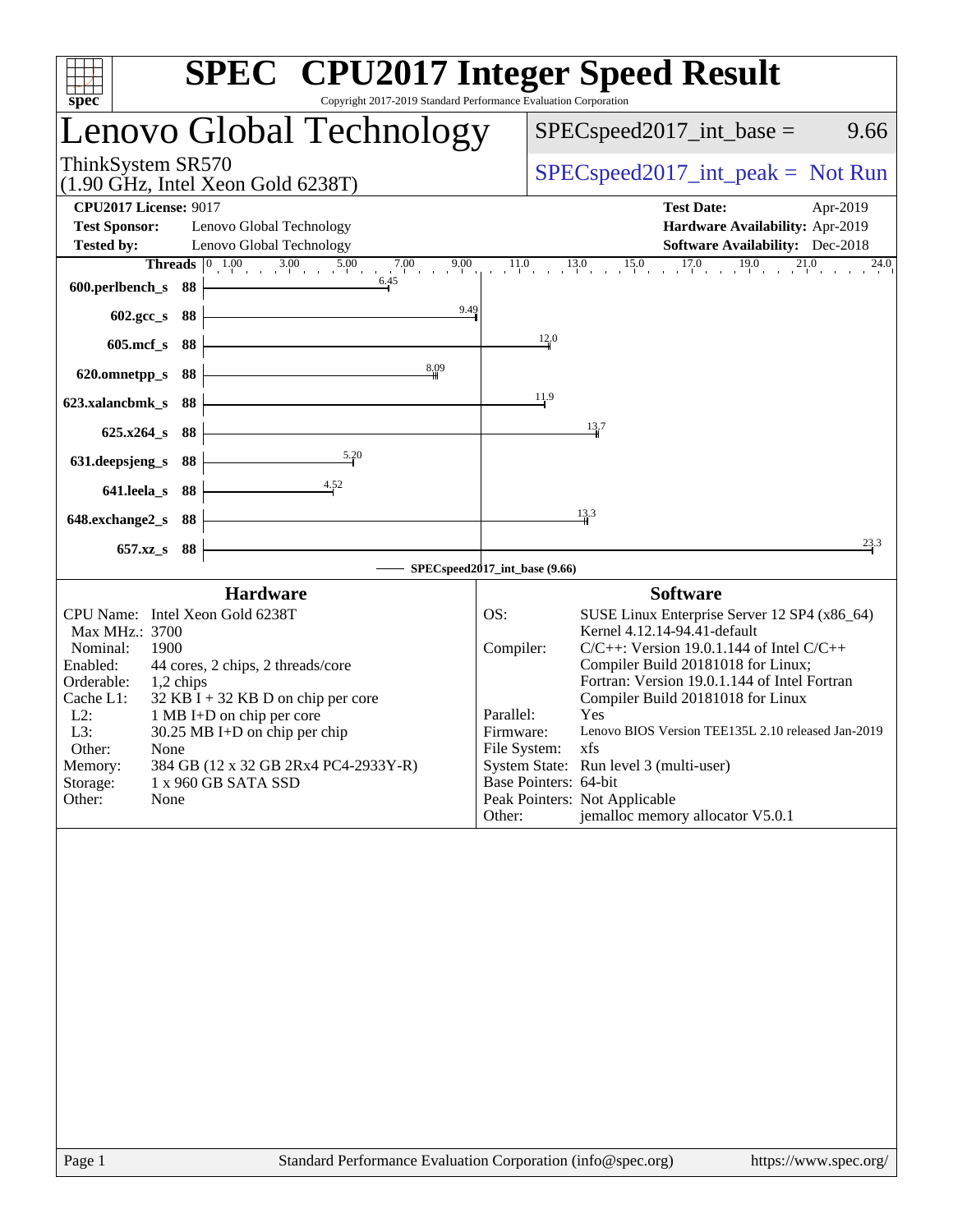

### **[SPEC CPU2017 Integer Speed Result](http://www.spec.org/auto/cpu2017/Docs/result-fields.html#SPECCPU2017IntegerSpeedResult)** Copyright 2017-2019 Standard Performance Evaluation Corporation

## Lenovo Global Technology

 $SPEC speed2017\_int\_base =$  9.66

### ThinkSystem SR570<br>  $\begin{array}{c} \text{SPEC speed2017\_int\_peak} = \text{Not Run} \\ \text{SPEC speed2017\_int\_peak} = \text{Not Run} \end{array}$

**[Test Sponsor:](http://www.spec.org/auto/cpu2017/Docs/result-fields.html#TestSponsor)** Lenovo Global Technology **[Hardware Availability:](http://www.spec.org/auto/cpu2017/Docs/result-fields.html#HardwareAvailability)** Apr-2019

(1.90 GHz, Intel Xeon Gold 6238T)

**[CPU2017 License:](http://www.spec.org/auto/cpu2017/Docs/result-fields.html#CPU2017License)** 9017 **[Test Date:](http://www.spec.org/auto/cpu2017/Docs/result-fields.html#TestDate)** Apr-2019 **[Tested by:](http://www.spec.org/auto/cpu2017/Docs/result-fields.html#Testedby)** Lenovo Global Technology **[Software Availability:](http://www.spec.org/auto/cpu2017/Docs/result-fields.html#SoftwareAvailability)** Dec-2018

### **[Results Table](http://www.spec.org/auto/cpu2017/Docs/result-fields.html#ResultsTable)**

|                            | <b>Base</b>    |                |       |                |       | <b>Peak</b>    |       |                |                |              |                |              |                |              |
|----------------------------|----------------|----------------|-------|----------------|-------|----------------|-------|----------------|----------------|--------------|----------------|--------------|----------------|--------------|
| <b>Benchmark</b>           | <b>Threads</b> | <b>Seconds</b> | Ratio | <b>Seconds</b> | Ratio | <b>Seconds</b> | Ratio | <b>Threads</b> | <b>Seconds</b> | <b>Ratio</b> | <b>Seconds</b> | <b>Ratio</b> | <b>Seconds</b> | <b>Ratio</b> |
| 600.perlbench_s            | 88             | 275            | 6.45  | 276            | 6.44  | 275            | 6.46  |                |                |              |                |              |                |              |
| $602.\text{gcc}\_\text{s}$ | 88             | 420            | 9.49  | 422            | 9.44  | 418            | 9.52  |                |                |              |                |              |                |              |
| $605$ .mcf s               | 88             | 393            | 12.0  | 394            | 12.0  | 392            | 12.0  |                |                |              |                |              |                |              |
| 620.omnetpp_s              | 88             | 200            | 8.15  | 202            | 8.09  | 204            | 8.00  |                |                |              |                |              |                |              |
| 623.xalancbmk s            | 88             | 120            | 11.9  | 119            | 11.9  | 119            | 11.9  |                |                |              |                |              |                |              |
| 625.x264 s                 | 88             | 129            | 13.7  | <u>129</u>     | 13.7  | 128            | 13.7  |                |                |              |                |              |                |              |
| 631.deepsjeng_s            | 88             | 276            | 5.20  | 276            | 5.20  | 275            | 5.21  |                |                |              |                |              |                |              |
| 641.leela_s                | 88             | 378            | 4.52  | 377            | 4.52  | 377            | 4.52  |                |                |              |                |              |                |              |
| 648.exchange2_s            | 88             | 222            | 13.3  | 220            | 13.4  | 220            | 13.3  |                |                |              |                |              |                |              |
| $657.xz$ s                 | 88             | 265            | 23.3  | 266            | 23.3  | 265            | 23.3  |                |                |              |                |              |                |              |
| $SPECspeed2017$ int base = |                |                | 9.66  |                |       |                |       |                |                |              |                |              |                |              |

**[SPECspeed2017\\_int\\_peak =](http://www.spec.org/auto/cpu2017/Docs/result-fields.html#SPECspeed2017intpeak) Not Run**

Results appear in the [order in which they were run.](http://www.spec.org/auto/cpu2017/Docs/result-fields.html#RunOrder) Bold underlined text [indicates a median measurement.](http://www.spec.org/auto/cpu2017/Docs/result-fields.html#Median)

### **[Operating System Notes](http://www.spec.org/auto/cpu2017/Docs/result-fields.html#OperatingSystemNotes)**

Stack size set to unlimited using "ulimit -s unlimited"

### **[General Notes](http://www.spec.org/auto/cpu2017/Docs/result-fields.html#GeneralNotes)**

Environment variables set by runcpu before the start of the run: KMP AFFINITY = "granularity=fine, scatter" LD\_LIBRARY\_PATH = "/home/cpu2017-1.0.5-ic19.0u1/lib/intel64" LD\_LIBRARY\_PATH = "\$LD\_LIBRARY\_PATH:/home/cpu2017-1.0.5-ic19.0u1/je5.0.1-64" OMP\_STACKSIZE = "192M" Binaries compiled on a system with 1x Intel Core i9-7900X CPU + 32GB RAM memory using Redhat Enterprise Linux 7.5 Transparent Huge Pages enabled by default Prior to runcpu invocation Filesystem page cache synced and cleared with: sync; echo 3> /proc/sys/vm/drop\_caches Yes: The test sponsor attests, as of date of publication, that CVE-2017-5754 (Meltdown) is mitigated in the system as tested and documented. Yes: The test sponsor attests, as of date of publication, that CVE-2017-5753 (Spectre variant 1) is mitigated in the system as tested and documented. Yes: The test sponsor attests, as of date of publication, that CVE-2017-5715 (Spectre variant 2) is mitigated in the system as tested and documented. Yes: The test sponsor attests, as of date of publication, that CVE-2018-3640 (Spectre variant 3a) is mitigated in the system as tested and documented. Yes: The test sponsor attests, as of date of publication, that CVE-2018-3639 (Spectre variant 4) is mitigated in the system as tested and documented. jemalloc, a general purpose malloc implementation built with the RedHat Enterprise 7.5, and the system compiler gcc 4.8.5 **(Continued on next page)**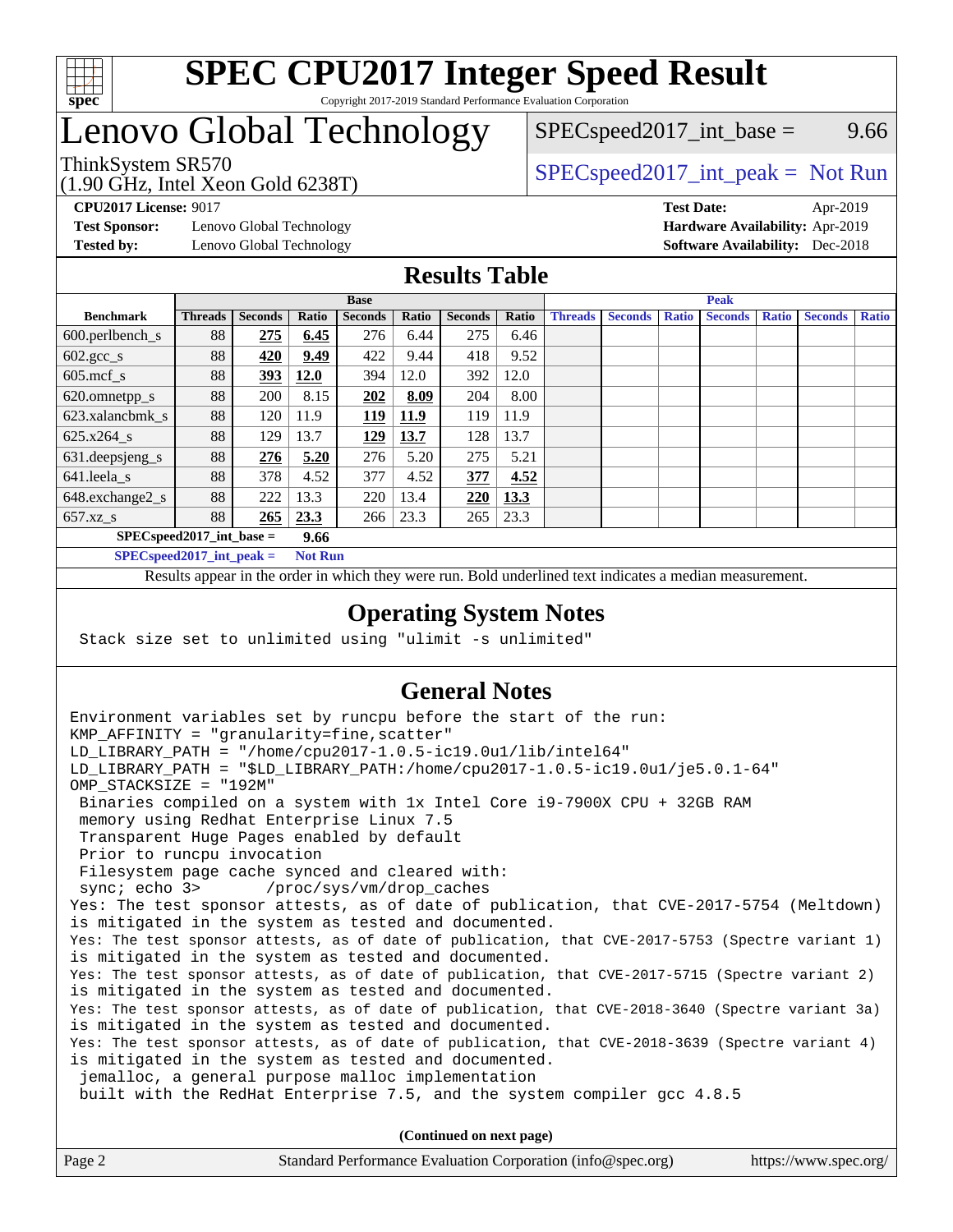

# **[SPEC CPU2017 Integer Speed Result](http://www.spec.org/auto/cpu2017/Docs/result-fields.html#SPECCPU2017IntegerSpeedResult)**

Copyright 2017-2019 Standard Performance Evaluation Corporation

## Lenovo Global Technology

ThinkSystem SR570<br>(1.00 GHz, Intel Year Gald 6238T) [SPECspeed2017\\_int\\_peak =](http://www.spec.org/auto/cpu2017/Docs/result-fields.html#SPECspeed2017intpeak) Not Run

 $SPEC speed2017\_int\_base =$  9.66

(1.90 GHz, Intel Xeon Gold 6238T)

**[Test Sponsor:](http://www.spec.org/auto/cpu2017/Docs/result-fields.html#TestSponsor)** Lenovo Global Technology **[Hardware Availability:](http://www.spec.org/auto/cpu2017/Docs/result-fields.html#HardwareAvailability)** Apr-2019 [Tested by:](http://www.spec.org/auto/cpu2017/Docs/result-fields.html#Testedby) Lenovo Global Technology **[Software Availability:](http://www.spec.org/auto/cpu2017/Docs/result-fields.html#SoftwareAvailability)** Dec-2018

**[CPU2017 License:](http://www.spec.org/auto/cpu2017/Docs/result-fields.html#CPU2017License)** 9017 **[Test Date:](http://www.spec.org/auto/cpu2017/Docs/result-fields.html#TestDate)** Apr-2019

### **[General Notes \(Continued\)](http://www.spec.org/auto/cpu2017/Docs/result-fields.html#GeneralNotes)**

sources available from jemalloc.net or <https://github.com/jemalloc/jemalloc/releases>

### **[Platform Notes](http://www.spec.org/auto/cpu2017/Docs/result-fields.html#PlatformNotes)**

| SUT (System Under Test) info as seen by some common utilities.<br>For more information on this section, see<br>https://www.spec.org/cpu2017/Docs/config.html#sysinfo                                                                                                                                                                                                                                                                                                                                                                            |
|-------------------------------------------------------------------------------------------------------------------------------------------------------------------------------------------------------------------------------------------------------------------------------------------------------------------------------------------------------------------------------------------------------------------------------------------------------------------------------------------------------------------------------------------------|
|                                                                                                                                                                                                                                                                                                                                                                                                                                                                                                                                                 |
| From /proc/cpuinfo<br>model name: $Intel(R)$ Xeon $(R)$ Gold 6238T CPU @ 1.90GHz<br>2 "physical id"s (chips)<br>88 "processors"<br>cores, siblings (Caution: counting these is hw and system dependent. The following<br>excerpts from /proc/cpuinfo might not be reliable. Use with caution.)<br>$cpu$ cores : 22<br>siblings : 44<br>physical 0: cores 0 1 2 3 4 5 8 9 10 11 12 16 17 18 19 20 21 24 25 26 27 28<br>physical 1: cores 0 1 2 3 4 5 8 9 10 11 12 16 17 18 19 20 21 24 25 26 27 28                                               |
| From 1scpu:<br>Architecture:<br>x86 64<br>$32$ -bit, $64$ -bit<br>$CPU$ op-mode( $s$ ):<br>Byte Order:<br>Little Endian<br>CPU(s):<br>88<br>$On$ -line CPU $(s)$ list:<br>$0 - 87$<br>Thread( $s$ ) per core:<br>$\overline{2}$<br>$Core(s)$ per socket:<br>22<br>Socket(s):<br>$\overline{2}$<br>$\overline{2}$<br>NUMA $node(s):$<br>Vendor ID:<br>GenuineIntel<br>CPU family:<br>6<br>Model:<br>85<br>Model name:<br>$Intel(R) Xeon(R) Gold 6238T CPU @ 1.90GHz$<br>Stepping:<br>6<br>CPU MHz:<br>1900.000<br>3700.0000<br>$CPU$ max $MHz$ : |
| (Continued on next page)<br>Page 3<br>Standard Performance Evaluation Corporation (info@spec.org)<br>https://www.spec.org/                                                                                                                                                                                                                                                                                                                                                                                                                      |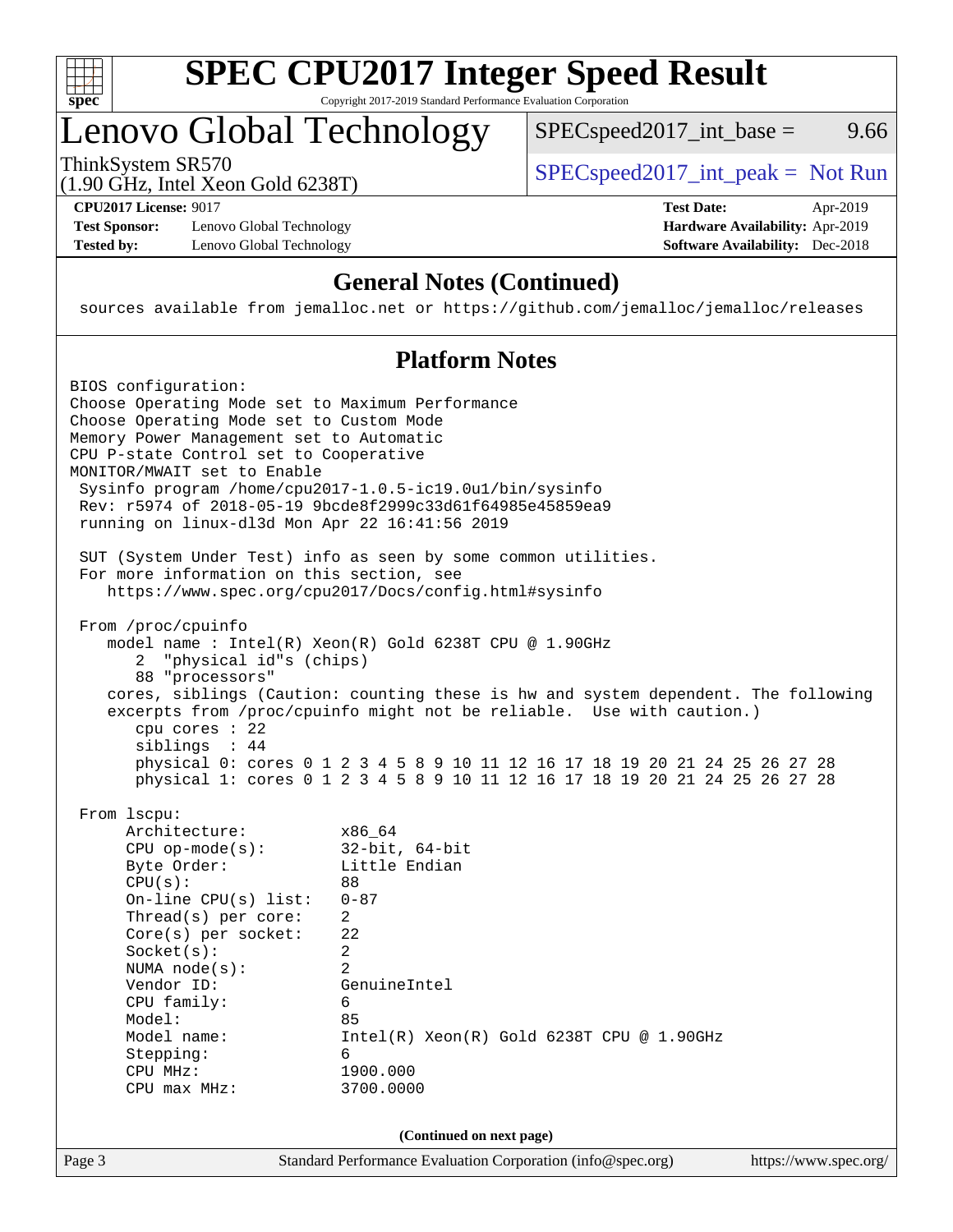

# **[SPEC CPU2017 Integer Speed Result](http://www.spec.org/auto/cpu2017/Docs/result-fields.html#SPECCPU2017IntegerSpeedResult)**

Copyright 2017-2019 Standard Performance Evaluation Corporation

Lenovo Global Technology

 $SPEC speed2017\_int\_base =$  9.66

(1.90 GHz, Intel Xeon Gold 6238T)

ThinkSystem SR570<br>(1.00 GHz, Intel Year Gald 6238T) [SPECspeed2017\\_int\\_peak =](http://www.spec.org/auto/cpu2017/Docs/result-fields.html#SPECspeed2017intpeak) Not Run

**[Test Sponsor:](http://www.spec.org/auto/cpu2017/Docs/result-fields.html#TestSponsor)** Lenovo Global Technology **[Hardware Availability:](http://www.spec.org/auto/cpu2017/Docs/result-fields.html#HardwareAvailability)** Apr-2019 **[Tested by:](http://www.spec.org/auto/cpu2017/Docs/result-fields.html#Testedby)** Lenovo Global Technology **[Software Availability:](http://www.spec.org/auto/cpu2017/Docs/result-fields.html#SoftwareAvailability)** Dec-2018

**[CPU2017 License:](http://www.spec.org/auto/cpu2017/Docs/result-fields.html#CPU2017License)** 9017 **[Test Date:](http://www.spec.org/auto/cpu2017/Docs/result-fields.html#TestDate)** Apr-2019

#### **[Platform Notes \(Continued\)](http://www.spec.org/auto/cpu2017/Docs/result-fields.html#PlatformNotes)**

| CPU min MHz:<br>BogoMIPS:                        | 800.0000<br>3800.00                                                                                                                                                     |
|--------------------------------------------------|-------------------------------------------------------------------------------------------------------------------------------------------------------------------------|
| Virtualization:                                  | $VT - x$                                                                                                                                                                |
| L1d cache:                                       | 32K                                                                                                                                                                     |
| Lli cache:                                       | 32K                                                                                                                                                                     |
| $L2$ cache:                                      | 1024K                                                                                                                                                                   |
| L3 cache:                                        | 30976K                                                                                                                                                                  |
| NUMA $node0$ $CPU(s)$ :                          | 0-21,44-65                                                                                                                                                              |
| NUMA nodel $CPU(s):$                             | 22-43,66-87                                                                                                                                                             |
| Flags:                                           | fpu vme de pse tsc msr pae mce cx8 apic sep mtrr pge mca cmov                                                                                                           |
|                                                  | pat pse36 clflush dts acpi mmx fxsr sse sse2 ss ht tm pbe syscall nx pdpelgb rdtscp                                                                                     |
|                                                  | lm constant_tsc art arch_perfmon pebs bts rep_good nopl xtopology nonstop_tsc cpuid                                                                                     |
|                                                  | aperfmperf pni pclmulqdq dtes64 monitor ds_cpl vmx smx est tm2 ssse3 sdbg fma cx16<br>xtpr pdcm pcid dca sse4_1 sse4_2 x2apic movbe popcnt tsc_deadline_timer aes xsave |
|                                                  | avx f16c rdrand lahf_lm abm 3dnowprefetch cpuid_fault epb cat_13 cdp_13                                                                                                 |
|                                                  | invpcid_single ssbd mba ibrs ibpb stibp tpr_shadow vnmi flexpriority ept vpid                                                                                           |
|                                                  | fsgsbase tsc_adjust bmil hle avx2 smep bmi2 erms invpcid rtm cqm mpx rdt_a avx512f                                                                                      |
|                                                  | avx512dq rdseed adx smap clflushopt clwb intel_pt avx512cd avx512bw avx512vl                                                                                            |
|                                                  | xsaveopt xsavec xgetbvl xsaves cqm_llc cqm_occup_llc cqm_mbm_total cqm_mbm_local                                                                                        |
|                                                  | dtherm ida arat pln pts hwp hwp_act_window hwp_epp hwp_pkg_req pku ospke avx512_vnni                                                                                    |
| flush_l1d arch_capabilities                      |                                                                                                                                                                         |
| /proc/cpuinfo cache data                         |                                                                                                                                                                         |
| cache size $: 30976$ KB                          |                                                                                                                                                                         |
|                                                  |                                                                                                                                                                         |
|                                                  | From numactl --hardware WARNING: a numactl 'node' might or might not correspond to a                                                                                    |
| physical chip.                                   |                                                                                                                                                                         |
| $available: 2 nodes (0-1)$                       |                                                                                                                                                                         |
|                                                  | node 0 cpus: 0 1 2 3 4 5 6 7 8 9 10 11 12 13 14 15 16 17 18 19 20 21 44 45 46 47 48 49                                                                                  |
| 50 51 52 53 54 55 56 57 58 59 60 61 62 63 64 65  |                                                                                                                                                                         |
| node 0 size: 192822 MB<br>node 0 free: 192363 MB |                                                                                                                                                                         |
|                                                  | node 1 cpus: 22 23 24 25 26 27 28 29 30 31 32 33 34 35 36 37 38 39 40 41 42 43 66 67 68                                                                                 |
|                                                  | 69 70 71 72 73 74 75 76 77 78 79 80 81 82 83 84 85 86 87                                                                                                                |
| node 1 size: 193475 MB                           |                                                                                                                                                                         |
| node 1 free: 192660 MB                           |                                                                                                                                                                         |
| node distances:                                  |                                                                                                                                                                         |
| node<br>$\overline{0}$<br>1                      |                                                                                                                                                                         |
| 0:<br>10 21                                      |                                                                                                                                                                         |
| 1:<br>21<br>10                                   |                                                                                                                                                                         |
| From /proc/meminfo                               |                                                                                                                                                                         |
| MemTotal:<br>395569368 kB                        |                                                                                                                                                                         |
| HugePages_Total:<br>0                            |                                                                                                                                                                         |
| Hugepagesize:<br>2048 kB                         |                                                                                                                                                                         |
| From /etc/*release* /etc/*version*               |                                                                                                                                                                         |
|                                                  |                                                                                                                                                                         |
|                                                  | (Continued on next page)                                                                                                                                                |

Page 4 Standard Performance Evaluation Corporation [\(info@spec.org\)](mailto:info@spec.org) <https://www.spec.org/>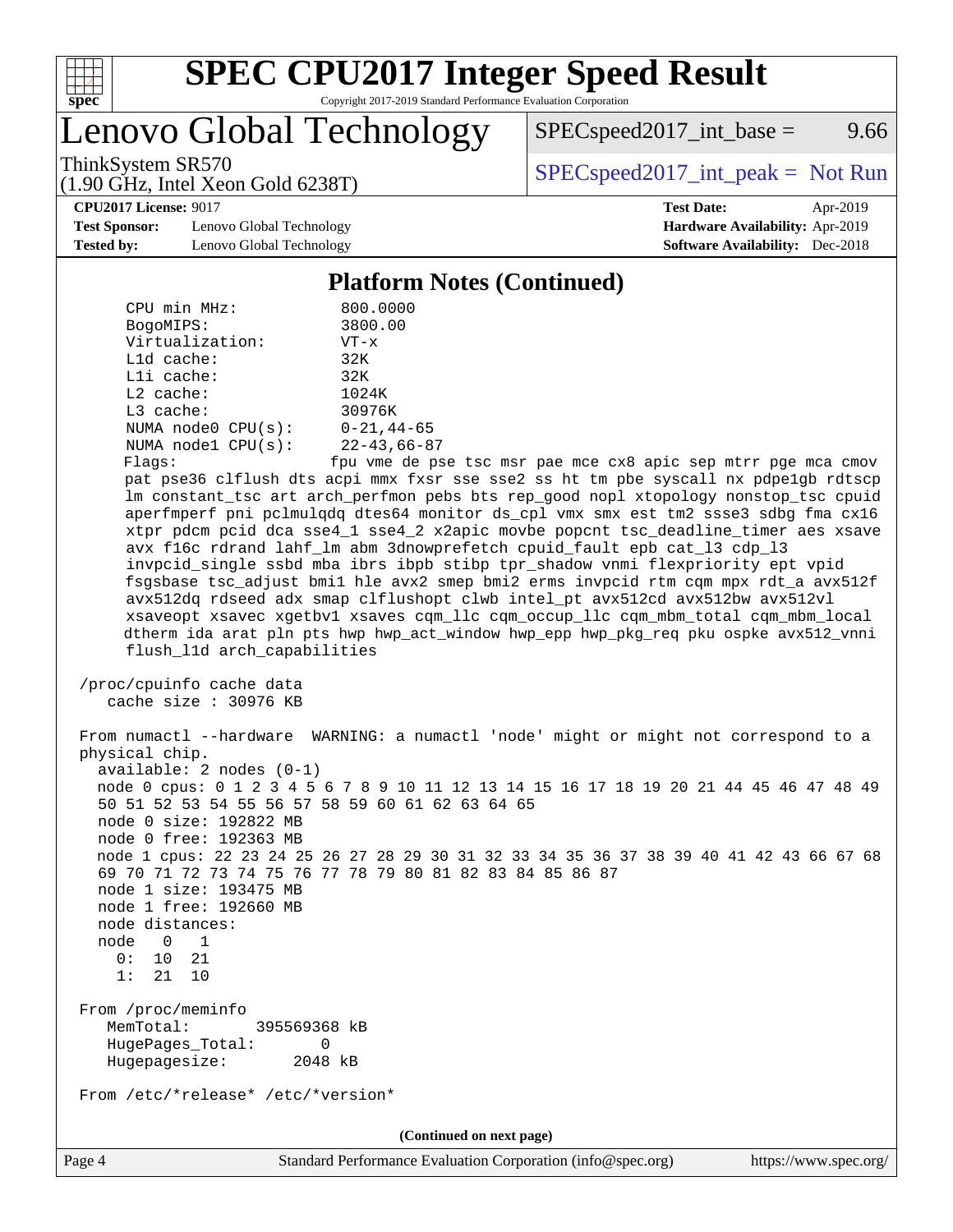

# **[SPEC CPU2017 Integer Speed Result](http://www.spec.org/auto/cpu2017/Docs/result-fields.html#SPECCPU2017IntegerSpeedResult)**

Copyright 2017-2019 Standard Performance Evaluation Corporation

## Lenovo Global Technology

ThinkSystem SR570<br>(1.00 GHz, Intel Year Gald 6238T) [SPECspeed2017\\_int\\_peak =](http://www.spec.org/auto/cpu2017/Docs/result-fields.html#SPECspeed2017intpeak) Not Run

 $SPEC speed2017\_int\_base =$  9.66

(1.90 GHz, Intel Xeon Gold 6238T)

**[Test Sponsor:](http://www.spec.org/auto/cpu2017/Docs/result-fields.html#TestSponsor)** Lenovo Global Technology **[Hardware Availability:](http://www.spec.org/auto/cpu2017/Docs/result-fields.html#HardwareAvailability)** Apr-2019

**[CPU2017 License:](http://www.spec.org/auto/cpu2017/Docs/result-fields.html#CPU2017License)** 9017 **[Test Date:](http://www.spec.org/auto/cpu2017/Docs/result-fields.html#TestDate)** Apr-2019 **[Tested by:](http://www.spec.org/auto/cpu2017/Docs/result-fields.html#Testedby)** Lenovo Global Technology **[Software Availability:](http://www.spec.org/auto/cpu2017/Docs/result-fields.html#SoftwareAvailability)** Dec-2018

### **[Platform Notes \(Continued\)](http://www.spec.org/auto/cpu2017/Docs/result-fields.html#PlatformNotes)**

| SuSE-release:                                                                          |
|----------------------------------------------------------------------------------------|
| SUSE Linux Enterprise Server 12 (x86_64)                                               |
| $VERSION = 12$                                                                         |
| PATCHLEVEL = $4$                                                                       |
| # This file is deprecated and will be removed in a future service pack or release.     |
| # Please check /etc/os-release for details about this release.                         |
| os-release:                                                                            |
| NAME="SLES"                                                                            |
| VERSION="12-SP4"                                                                       |
| VERSION_ID="12.4"                                                                      |
| PRETTY_NAME="SUSE Linux Enterprise Server 12 SP4"                                      |
|                                                                                        |
| ID="sles"                                                                              |
| $ANSI\_COLOR = "0; 32"$                                                                |
| CPE_NAME="cpe:/o:suse:sles:12:sp4"                                                     |
|                                                                                        |
| uname $-a$ :                                                                           |
| Linux linux-dl3d 4.12.14-94.41-default #1 SMP Wed Oct 31 12:25:04 UTC 2018 (3090901)   |
| x86_64 x86_64 x86_64 GNU/Linux                                                         |
|                                                                                        |
| Kernel self-reported vulnerability status:                                             |
|                                                                                        |
| $CVE-2017-5754$ (Meltdown):<br>Not affected                                            |
| CVE-2017-5753 (Spectre variant 1): Mitigation: __user pointer sanitization             |
| CVE-2017-5715 (Spectre variant 2): Mitigation: Indirect Branch Restricted Speculation, |
| IBPB, IBRS_FW                                                                          |
|                                                                                        |
| run-level 3 Apr 22 16:32                                                               |
|                                                                                        |
| SPEC is set to: /home/cpu2017-1.0.5-ic19.0u1                                           |
| Filesystem<br>Type Size Used Avail Use% Mounted on                                     |
| /dev/sda3<br>xfs<br>892G<br>31G 861G 4% /                                              |
|                                                                                        |
| Additional information from dmidecode follows. WARNING: Use caution when you interpret |
| this section. The 'dmidecode' program reads system data which is "intended to allow    |
| hardware to be accurately determined", but the intent may not be met, as there are     |
|                                                                                        |
| frequent changes to hardware, firmware, and the "DMTF SMBIOS" standard.                |
| BIOS Lenovo -[TEE135L-2.10]- 01/10/2019                                                |
| Memory:                                                                                |
| 4x NO DIMM NO DIMM                                                                     |
| 12x Samsung M393A4K40CB2-CVF 32 GB 2 rank 2933                                         |
|                                                                                        |
| (End of data from sysinfo program)                                                     |
|                                                                                        |
|                                                                                        |
|                                                                                        |
|                                                                                        |
|                                                                                        |
|                                                                                        |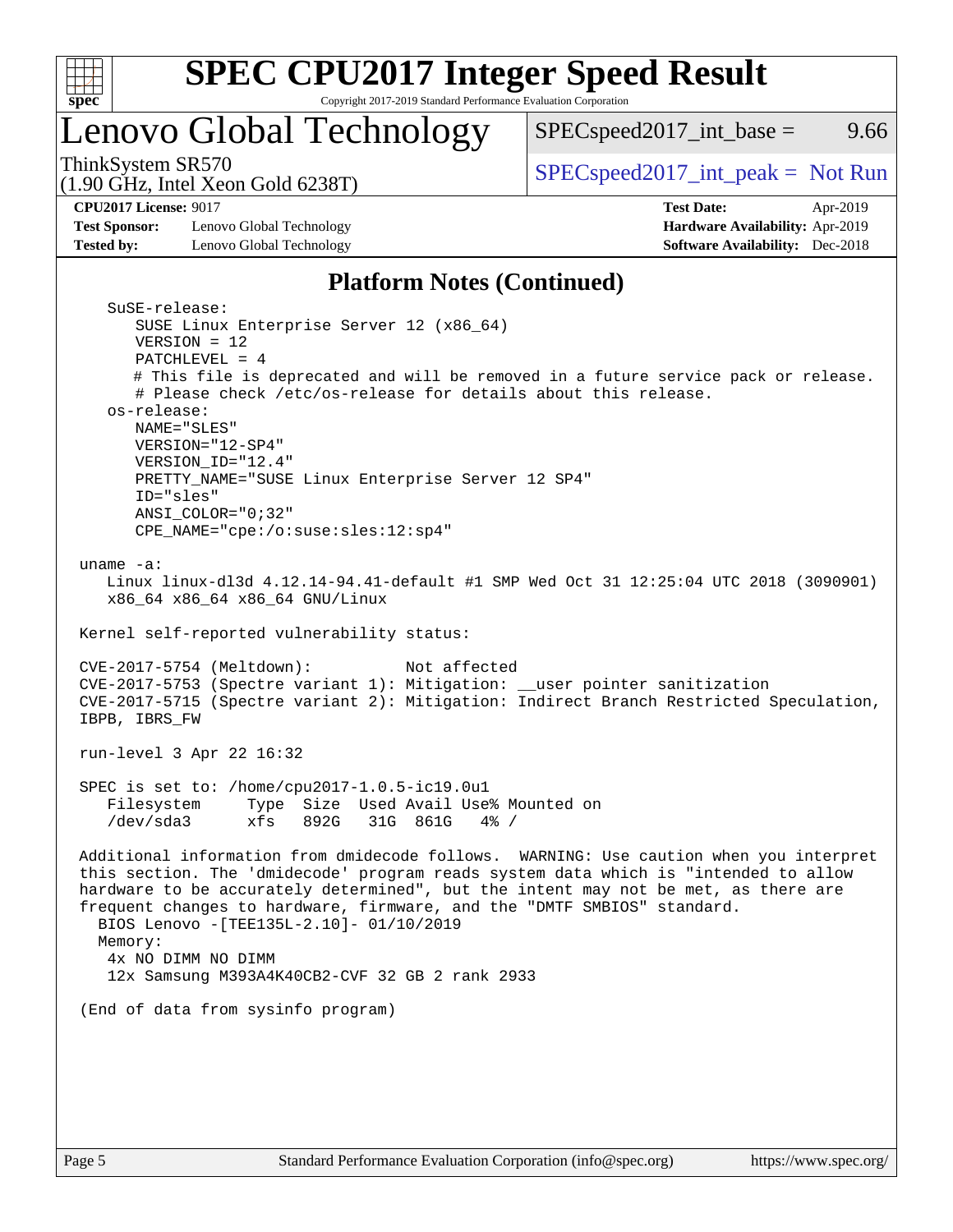

### **[SPEC CPU2017 Integer Speed Result](http://www.spec.org/auto/cpu2017/Docs/result-fields.html#SPECCPU2017IntegerSpeedResult)** Copyright 2017-2019 Standard Performance Evaluation Corporation

## Lenovo Global Technology

 $SPECspeed2017\_int\_base =$  9.66

(1.90 GHz, Intel Xeon Gold 6238T)

ThinkSystem SR570<br>(1.00 GHz, Intel Year Gold 6238T) [SPECspeed2017\\_int\\_peak =](http://www.spec.org/auto/cpu2017/Docs/result-fields.html#SPECspeed2017intpeak) Not Run

**[Test Sponsor:](http://www.spec.org/auto/cpu2017/Docs/result-fields.html#TestSponsor)** Lenovo Global Technology **[Hardware Availability:](http://www.spec.org/auto/cpu2017/Docs/result-fields.html#HardwareAvailability)** Apr-2019 **[Tested by:](http://www.spec.org/auto/cpu2017/Docs/result-fields.html#Testedby)** Lenovo Global Technology **[Software Availability:](http://www.spec.org/auto/cpu2017/Docs/result-fields.html#SoftwareAvailability)** Dec-2018

**[CPU2017 License:](http://www.spec.org/auto/cpu2017/Docs/result-fields.html#CPU2017License)** 9017 **[Test Date:](http://www.spec.org/auto/cpu2017/Docs/result-fields.html#TestDate)** Apr-2019

### **[Compiler Version Notes](http://www.spec.org/auto/cpu2017/Docs/result-fields.html#CompilerVersionNotes)**

| 600.perlbench $s(base)$ 602.qcc $s(base)$ 605.mcf $s(base)$ 625.x264 $s(base)$<br>CC.<br>$657.xz$ s(base)                                                                              |
|----------------------------------------------------------------------------------------------------------------------------------------------------------------------------------------|
| Intel(R) C Intel(R) 64 Compiler for applications running on Intel(R) 64,<br>Version 19.0.1.144 Build 20181018<br>Copyright (C) 1985-2018 Intel Corporation. All rights reserved.       |
| CXXC 620.omnetpp $s(base)$ 623.xalancbmk $s(base)$ 631.deepsjeng $s(base)$<br>$641.$ leela $s(base)$                                                                                   |
| Intel(R) $C++$ Intel(R) 64 Compiler for applications running on Intel(R) 64,<br>Version 19.0.1.144 Build 20181018<br>Copyright (C) 1985-2018 Intel Corporation. All rights reserved.   |
| $FC$ 648. exchange 2 $s$ (base)                                                                                                                                                        |
| Intel(R) Fortran Intel(R) 64 Compiler for applications running on Intel(R)<br>64, Version 19.0.1.144 Build 20181018<br>Copyright (C) 1985-2018 Intel Corporation. All rights reserved. |

### **[Base Compiler Invocation](http://www.spec.org/auto/cpu2017/Docs/result-fields.html#BaseCompilerInvocation)**

[C benchmarks](http://www.spec.org/auto/cpu2017/Docs/result-fields.html#Cbenchmarks): [icc -m64 -std=c11](http://www.spec.org/cpu2017/results/res2019q2/cpu2017-20190430-13420.flags.html#user_CCbase_intel_icc_64bit_c11_33ee0cdaae7deeeab2a9725423ba97205ce30f63b9926c2519791662299b76a0318f32ddfffdc46587804de3178b4f9328c46fa7c2b0cd779d7a61945c91cd35)

[C++ benchmarks:](http://www.spec.org/auto/cpu2017/Docs/result-fields.html#CXXbenchmarks) [icpc -m64](http://www.spec.org/cpu2017/results/res2019q2/cpu2017-20190430-13420.flags.html#user_CXXbase_intel_icpc_64bit_4ecb2543ae3f1412ef961e0650ca070fec7b7afdcd6ed48761b84423119d1bf6bdf5cad15b44d48e7256388bc77273b966e5eb805aefd121eb22e9299b2ec9d9)

[Fortran benchmarks](http://www.spec.org/auto/cpu2017/Docs/result-fields.html#Fortranbenchmarks): [ifort -m64](http://www.spec.org/cpu2017/results/res2019q2/cpu2017-20190430-13420.flags.html#user_FCbase_intel_ifort_64bit_24f2bb282fbaeffd6157abe4f878425411749daecae9a33200eee2bee2fe76f3b89351d69a8130dd5949958ce389cf37ff59a95e7a40d588e8d3a57e0c3fd751)

### **[Base Portability Flags](http://www.spec.org/auto/cpu2017/Docs/result-fields.html#BasePortabilityFlags)**

 600.perlbench\_s: [-DSPEC\\_LP64](http://www.spec.org/cpu2017/results/res2019q2/cpu2017-20190430-13420.flags.html#b600.perlbench_s_basePORTABILITY_DSPEC_LP64) [-DSPEC\\_LINUX\\_X64](http://www.spec.org/cpu2017/results/res2019q2/cpu2017-20190430-13420.flags.html#b600.perlbench_s_baseCPORTABILITY_DSPEC_LINUX_X64) 602.gcc\_s: [-DSPEC\\_LP64](http://www.spec.org/cpu2017/results/res2019q2/cpu2017-20190430-13420.flags.html#suite_basePORTABILITY602_gcc_s_DSPEC_LP64) 605.mcf\_s: [-DSPEC\\_LP64](http://www.spec.org/cpu2017/results/res2019q2/cpu2017-20190430-13420.flags.html#suite_basePORTABILITY605_mcf_s_DSPEC_LP64) 620.omnetpp\_s: [-DSPEC\\_LP64](http://www.spec.org/cpu2017/results/res2019q2/cpu2017-20190430-13420.flags.html#suite_basePORTABILITY620_omnetpp_s_DSPEC_LP64)

**(Continued on next page)**

Page 6 Standard Performance Evaluation Corporation [\(info@spec.org\)](mailto:info@spec.org) <https://www.spec.org/>